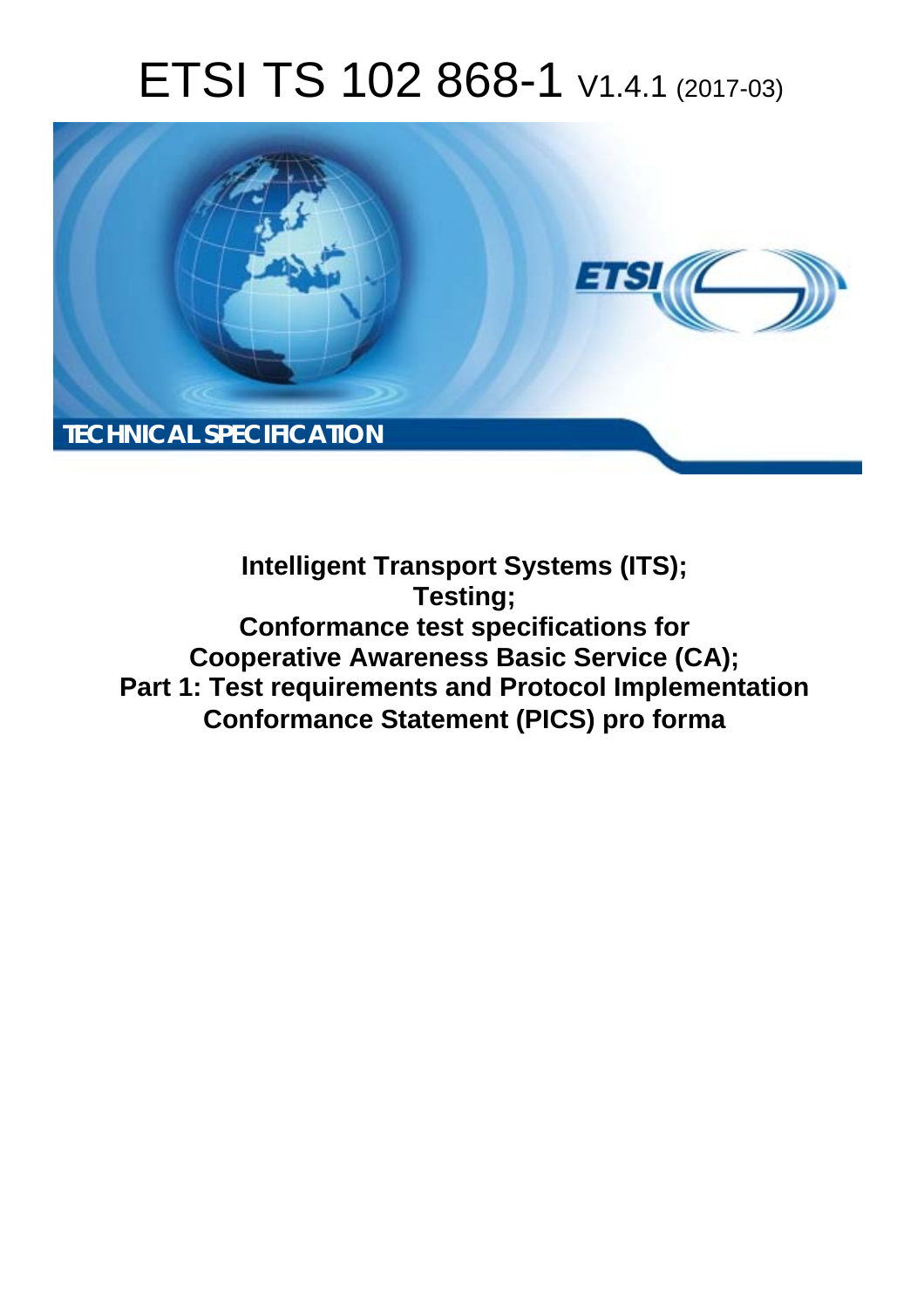Reference RTS/ITS-00169

Keywords

ITS, PICS, testing

#### *ETSI*

#### 650 Route des Lucioles F-06921 Sophia Antipolis Cedex - FRANCE

Tel.: +33 4 92 94 42 00 Fax: +33 4 93 65 47 16

Siret N° 348 623 562 00017 - NAF 742 C Association à but non lucratif enregistrée à la Sous-Préfecture de Grasse (06) N° 7803/88

#### *Important notice*

The present document can be downloaded from: <http://www.etsi.org/standards-search>

The present document may be made available in electronic versions and/or in print. The content of any electronic and/or print versions of the present document shall not be modified without the prior written authorization of ETSI. In case of any existing or perceived difference in contents between such versions and/or in print, the only prevailing document is the print of the Portable Document Format (PDF) version kept on a specific network drive within ETSI Secretariat.

Users of the present document should be aware that the document may be subject to revision or change of status. Information on the current status of this and other ETSI documents is available at <https://portal.etsi.org/TB/ETSIDeliverableStatus.aspx>

If you find errors in the present document, please send your comment to one of the following services: <https://portal.etsi.org/People/CommiteeSupportStaff.aspx>

#### *Copyright Notification*

No part may be reproduced or utilized in any form or by any means, electronic or mechanical, including photocopying and microfilm except as authorized by written permission of ETSI.

The content of the PDF version shall not be modified without the written authorization of ETSI. The copyright and the foregoing restriction extend to reproduction in all media.

> © European Telecommunications Standards Institute 2017. All rights reserved.

**DECT**TM, **PLUGTESTS**TM, **UMTS**TM and the ETSI logo are Trade Marks of ETSI registered for the benefit of its Members. **3GPP**TM and **LTE**™ are Trade Marks of ETSI registered for the benefit of its Members and of the 3GPP Organizational Partners.

**GSM**® and the GSM logo are Trade Marks registered and owned by the GSM Association.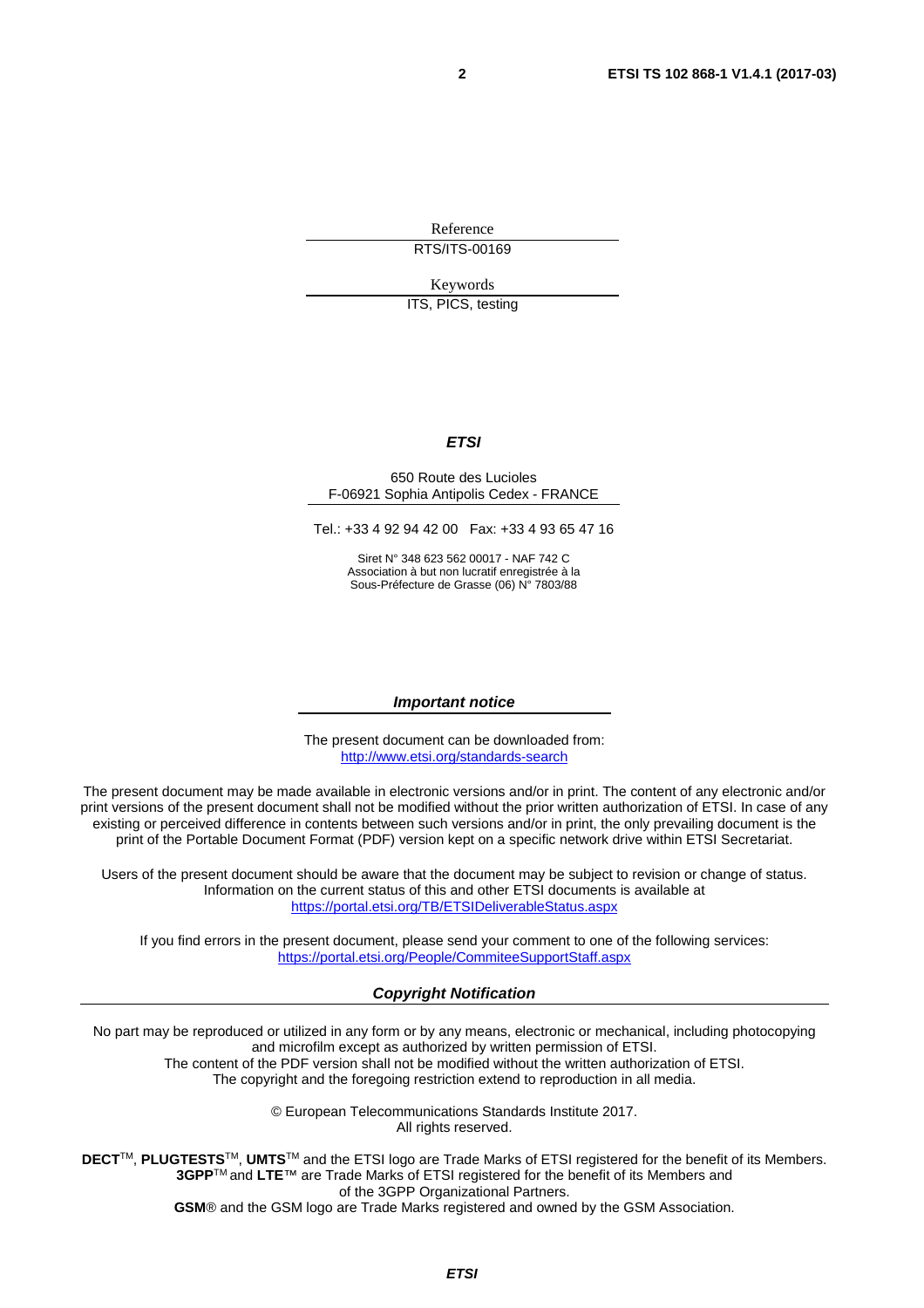# Contents

| 1                                                                  |                             |  |
|--------------------------------------------------------------------|-----------------------------|--|
| $\overline{2}$<br>2.1<br>2.2                                       |                             |  |
| 3<br>3.1<br>3.2                                                    |                             |  |
| 4                                                                  |                             |  |
|                                                                    | <b>Annex A (normative):</b> |  |
| A.1                                                                |                             |  |
| A.2<br>A.2.1<br>A.2.2<br>A.2.3                                     |                             |  |
| A.3<br>A.3.1<br>A.3.2<br>A.3.3<br>A.3.4<br>A.3.5<br>A.3.6<br>A.3.7 |                             |  |
| A.4                                                                |                             |  |
| A.5                                                                |                             |  |
| A.6                                                                |                             |  |
|                                                                    |                             |  |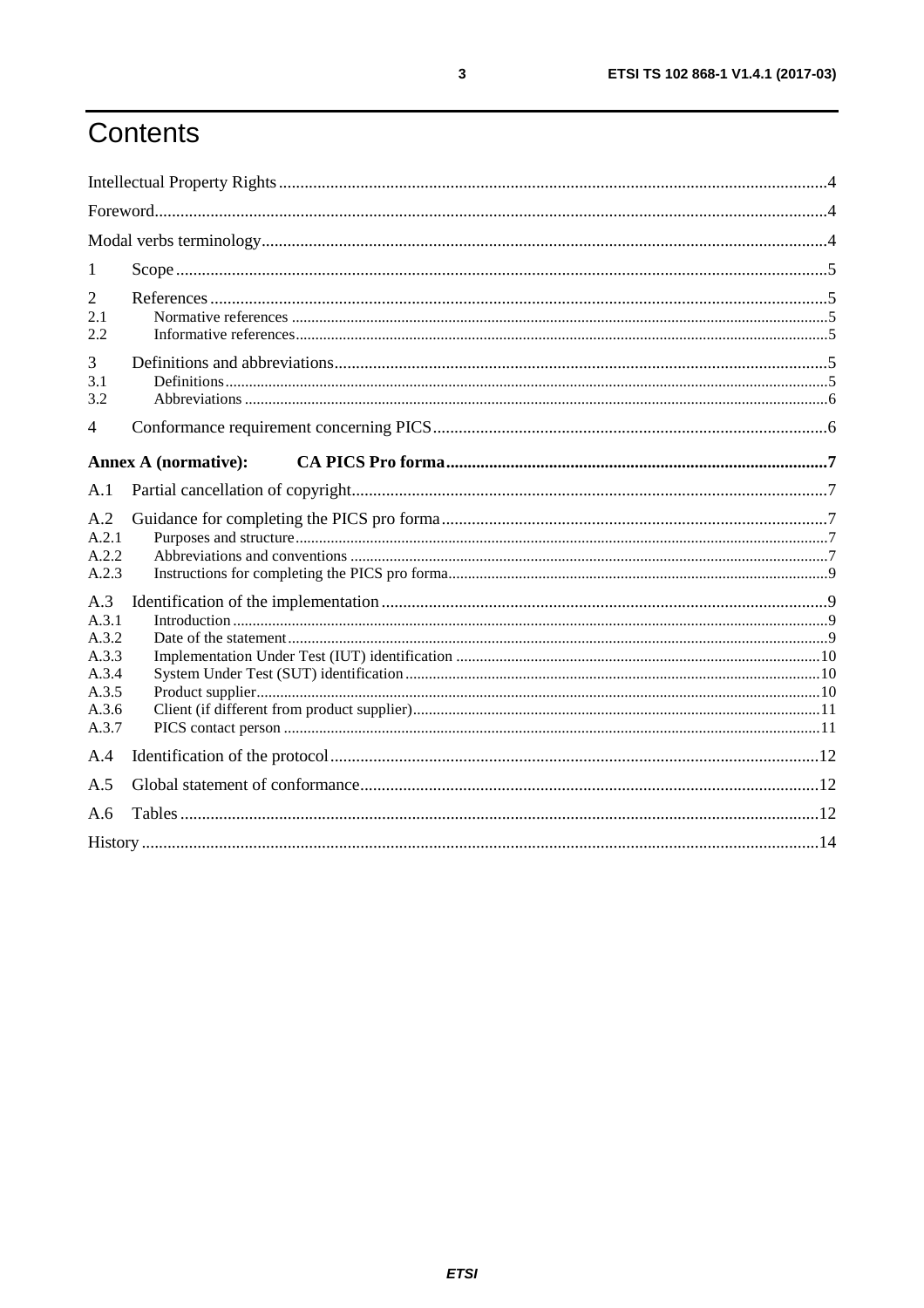# <span id="page-3-0"></span>Intellectual Property Rights

IPRs essential or potentially essential to the present document may have been declared to ETSI. The information pertaining to these essential IPRs, if any, is publicly available for **ETSI members and non-members**, and can be found in ETSI SR 000 314: *"Intellectual Property Rights (IPRs); Essential, or potentially Essential, IPRs notified to ETSI in respect of ETSI standards"*, which is available from the ETSI Secretariat. Latest updates are available on the ETSI Web server (<https://ipr.etsi.org/>).

Pursuant to the ETSI IPR Policy, no investigation, including IPR searches, has been carried out by ETSI. No guarantee can be given as to the existence of other IPRs not referenced in ETSI SR 000 314 (or the updates on the ETSI Web server) which are, or may be, or may become, essential to the present document.

### Foreword

This Technical Specification (TS) has been produced by ETSI Technical Committee Intelligent Transport Systems (ITS).

The present document is part 1 of a multi-part deliverable covering Conformance test specifications for Cooperative Awareness Basic Service (CA), as identified below:

#### **Part 1: "Test requirements and Protocol Implementation Conformance Statement (PICS) pro forma";**

- Part 2: "Test Suite Structure and Test Purposes (TSS & TP)";
- Part 3: "Abstract Test Suite (ATS) and Protocol Implementation eXtra Information for Testing (PIXIT)".

### Modal verbs terminology

In the present document "**shall**", "**shall not**", "**should**", "**should not**", "**may**", "**need not**", "**will**", "**will not**", "**can**" and "**cannot**" are to be interpreted as described in clause 3.2 of the [ETSI Drafting Rules](https://portal.etsi.org/Services/editHelp!/Howtostart/ETSIDraftingRules.aspx) (Verbal forms for the expression of provisions).

"**must**" and "**must not**" are **NOT** allowed in ETSI deliverables except when used in direct citation.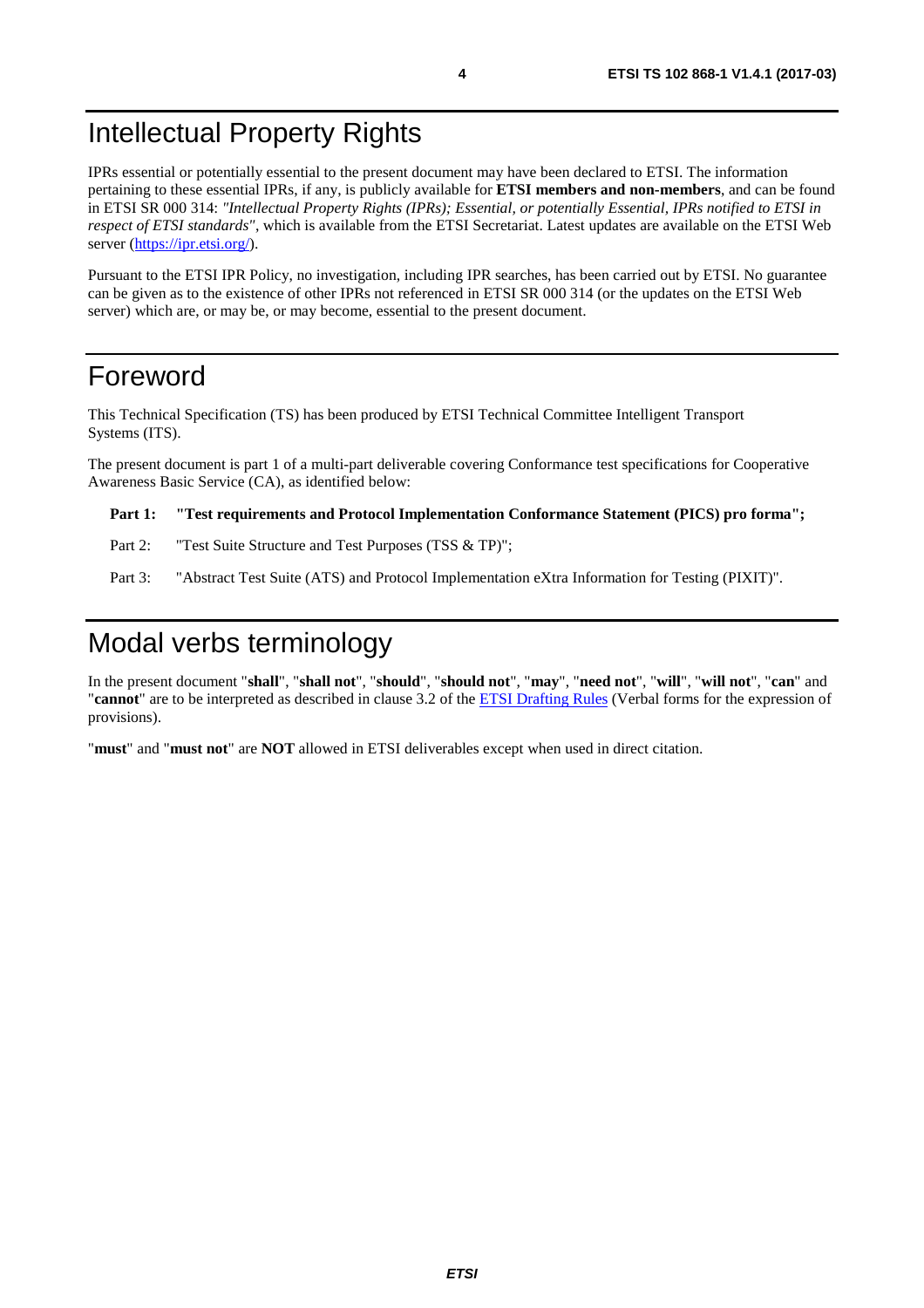### <span id="page-4-0"></span>1 Scope

The present document provides the Protocol Implementation Conformance Statement (PICS) pro forma for Conformance test specification for Co-operative Awareness Basic Service (CA) as defined in ETSI EN 302 637-2 [1] in compliance with the relevant requirements and in accordance with the relevant guidance given in ISO/IEC 9646-7 [i.2].

# 2 References

### 2.1 Normative references

References are either specific (identified by date of publication and/or edition number or version number) or non-specific. For specific references, only the cited version applies. For non-specific references, the latest version of the referenced document (including any amendments) applies.

Referenced documents which are not found to be publicly available in the expected location might be found at <http://docbox.etsi.org/Reference>.

NOTE: While any hyperlinks included in this clause were valid at the time of publication, ETSI cannot guarantee their long term validity.

The following referenced documents are necessary for the application of the present document.

[1] ETSI EN 302 637-2 (V1.3.2): "Intelligent Transport Systems (ITS); Vehicular Communications; Basic Set of Applications; Part 2: Specification of Cooperative Awareness Basic Service".

### 2.2 Informative references

References are either specific (identified by date of publication and/or edition number or version number) or non-specific. For specific references, only the cited version applies. For non-specific references, the latest version of the referenced document (including any amendments) applies.

NOTE: While any hyperlinks included in this clause were valid at the time of publication, ETSI cannot guarantee their long term validity.

The following referenced documents are not necessary for the application of the present document but they assist the user with regard to a particular subject area.

- [i.1] ISO/IEC 9646-1 (1994): "Information technology -- Open Systems Interconnection -- Conformance testing methodology and framework -- Part 1: General concepts".
- [i.2] ISO/IEC 9646-7 (1995): "Information technology -- Open Systems Interconnection -- Conformance testing methodology and framework -- Part 7: Implementation Conformance Statements".

# 3 Definitions and abbreviations

### 3.1 Definitions

For the purposes of the present document, the terms and definitions given in ETSI EN 302 637-2 [1], ISO/IEC 9646-1 [i.1] and ISO/IEC 9646-7 [i.2] apply.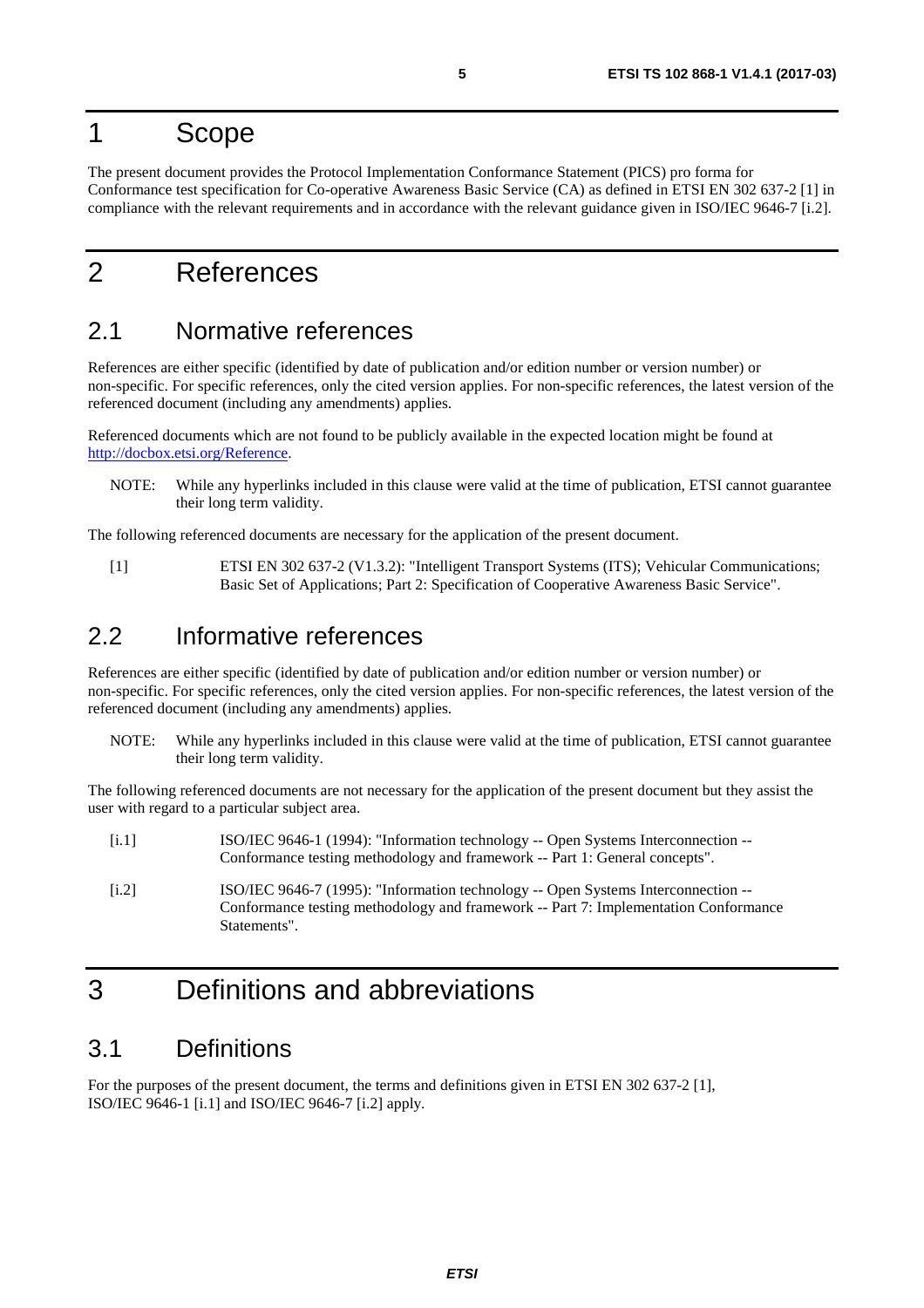<span id="page-5-0"></span>For the purposes of the present document, the following abbreviations apply:

| <b>ATS</b>   | <b>Abstract Test Suite</b>                           |
|--------------|------------------------------------------------------|
| <b>BTP</b>   | <b>Basic Transport Protocol</b>                      |
| <b>CAM</b>   | Co-operative Awareness Messages                      |
| <b>CAN</b>   | Controller Area Network                              |
| <b>DCC</b>   | <b>Decentralized Congestion Contro</b>               |
| <b>PICS</b>  | Protocol Implementation Conformance Statement        |
| <b>ITS</b>   | <b>Intelligent Transport Systems</b>                 |
| <b>ITS-S</b> | <b>ITS-Station</b>                                   |
| <b>IUT</b>   | <b>Implementation Under Test</b>                     |
| <b>LSB</b>   | Least Significant Bit                                |
| <b>PDU</b>   | Protocol Data Unit                                   |
| <b>PICS</b>  | <b>Protocol Implementation Conformance Statement</b> |
| <b>SUT</b>   | <b>System Under Test</b>                             |
| TP           | <b>Test Purpose</b>                                  |
| <b>TSS</b>   | <b>Test Suite Structure</b>                          |
|              |                                                      |

# 4 Conformance requirement concerning PICS

If it claims to conform to the present document, the actual PICS pro forma to be filled in by a supplier shall be technically equivalent to the text of the PICS pro forma given in annex A, and shall preserve the numbering, naming and ordering of the pro forma items.

A PICS which conforms to the present document shall be a conforming PICS pro forma completed in accordance with the instructions for completion given in clause A.2.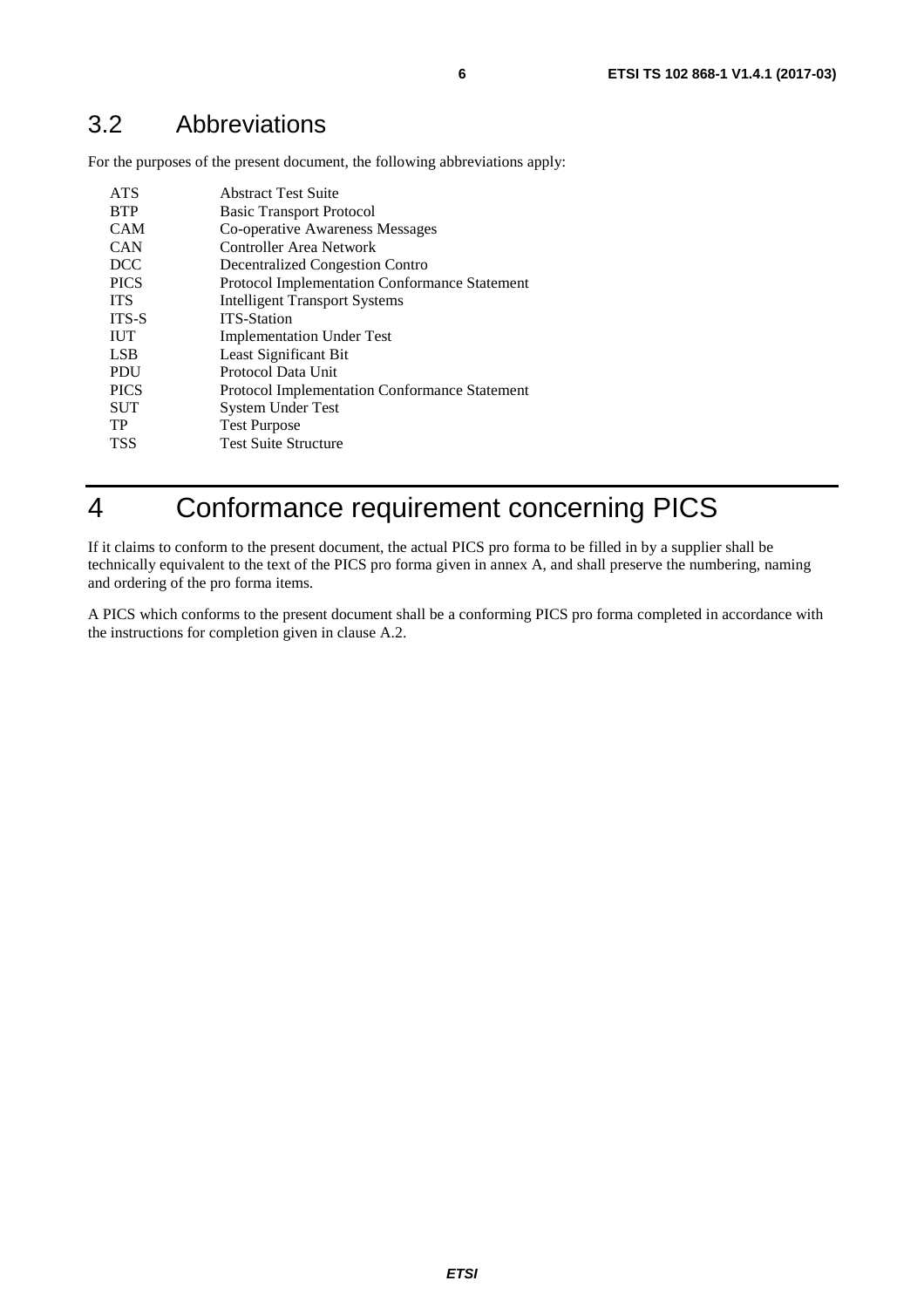# <span id="page-6-0"></span>Annex A (normative): CA PICS Pro forma

# A.1 Partial cancellation of copyright

Notwithstanding the provisions of the copyright clause related to the text of the present document, ETSI grants that users of the present document may freely reproduce the Partial PIXIT pro forma in this annex so that it can be used for its intended purposes and may further publish the completed Partial PIXIT.

# A.2 Guidance for completing the PICS pro forma

### A.2.1 Purposes and structure

The purpose of this PICS pro forma is to provide a mechanism whereby a supplier of an implementation of the requirements defined in ETSI EN 302 637-2 (V1.3.2) [\[1](#page-4-0)] may provide information about the implementation in a standardized manner.

The PICS pro forma is subdivided into clauses for the following categories of information:

- guidance for completing the PICS pro forma;
- identification of the implementation;
- identification of the ETSI EN 302 637-2 (V1.3.2) [\[1](#page-4-0)];
- global statement of conformance;
- PICS pro forma tables.

# A.2.2 Abbreviations and conventions

The PICS pro forma contained in this annex is comprised of information in tabular form in accordance with the guidelines presented in ISO/IEC 9646-7 [\[i.2](#page-4-0)].

#### Item column

The item column contains a number which identifies the item in the table.

#### Item description column

The item description column describes in free text each respective item (e.g. parameters, timers, etc.). It implicitly means "is <item description> supported by the implementation?".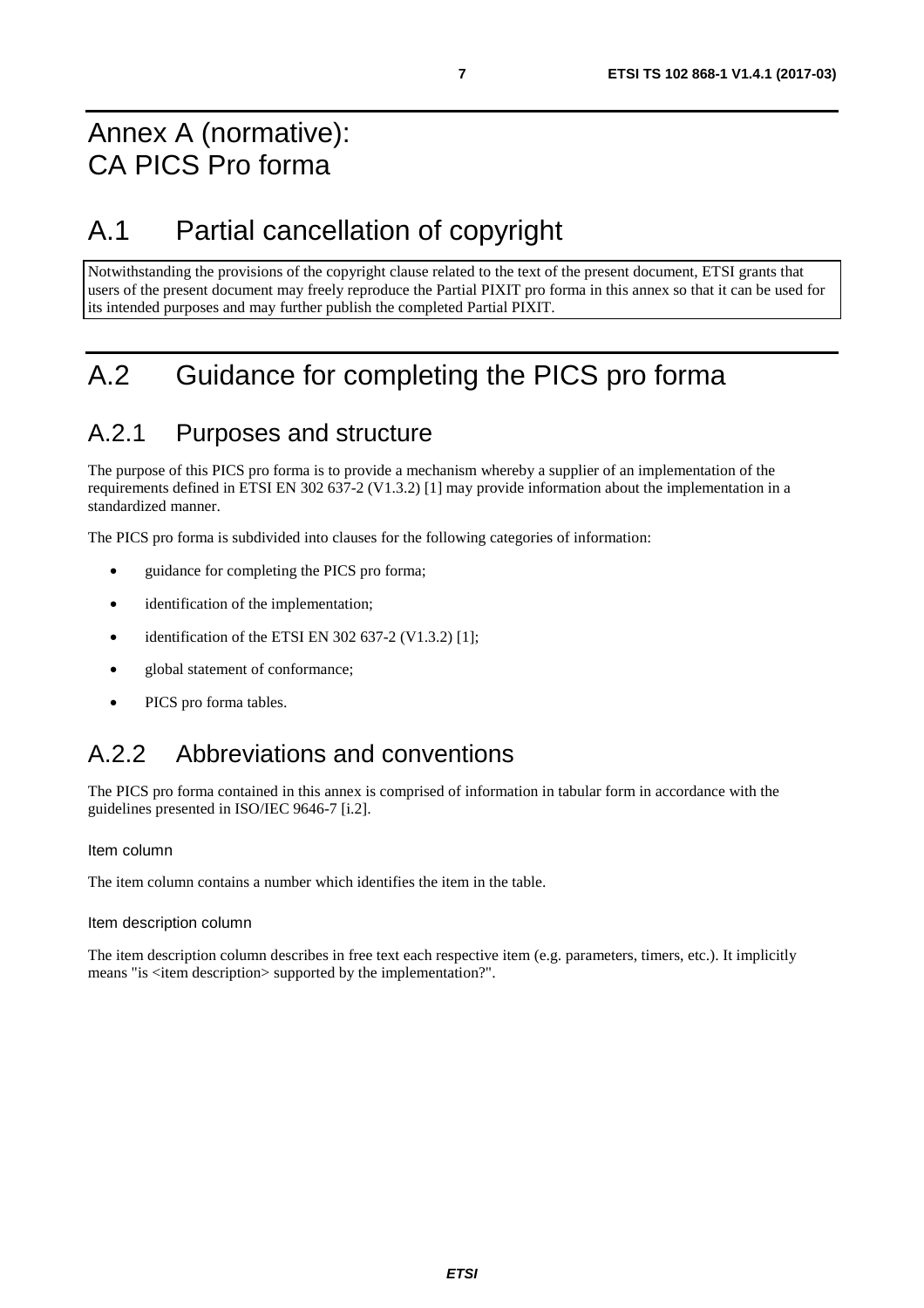#### Status column

The following notations, defined in ISO/IEC 9646-7 [\[i.2](#page-4-0)], are used for the status column:

| m            | mandatory - the capability is required to be supported.                                                                                                                                                                                                               |
|--------------|-----------------------------------------------------------------------------------------------------------------------------------------------------------------------------------------------------------------------------------------------------------------------|
| $\mathbf{O}$ | optional - the capability may be supported or not.                                                                                                                                                                                                                    |
| n/a          | not applicable - in the given context, it is impossible to use the capability.                                                                                                                                                                                        |
| X            | prohibited (excluded) - there is a requirement not to use this capability in the given context.                                                                                                                                                                       |
| $0.\dot{1}$  | qualified optional - for mutually exclusive or selectable options from a set. "i" is an integer which<br>identifies an unique group of related optional items and the logic of their selection which is<br>defined immediately following the table.                   |
| c.i          | conditional - the requirement on the capability ("m", "o", "x" or "n/a") depends on the support of<br>other optional or conditional items. "i" is an integer identifying an unique conditional status<br>expression which is defined immediately following the table. |
| $\mathbf{i}$ | irrelevant (out-of-scope) - capability outside the scope of the reference specification. No answer is<br>requested from the supplier.                                                                                                                                 |

NOTE 1: This use of "i" status is not to be confused with the suffix "i" to the "o" and "c" statuses above.

#### Reference column

The reference column makes reference to ETSI EN 302 637-2 (V1.3.2) [\[1](#page-4-0)], except where explicitly stated otherwise.

#### Support column

The support column shall be filled in by the supplier of the implementation. The following common notations, defined in ISO/IEC 9646-7 [\[i.2](#page-4-0)], are used for the support column:

| Y or y | supported by the implementation. |
|--------|----------------------------------|
|--------|----------------------------------|

N or n not supported by the implementation.

- $N/A$ , n/a or no answer required (allowed only if the status is n/a, directly or after evaluation of a conditional status).
- NOTE 2: As stated in ISO/IEC 9646-7 [\[i.2](#page-4-0)], support for a received PDU requires the ability to parse all valid parameters of that PDU. Supporting a PDU while having no ability to parse a valid parameter is non-conformant. Support for a parameter on a PDU means that the semantics of that parameter are supported.

#### Values allowed column

The values allowed column contains the type, the list, the range, or the length of values allowed. The following notations are used:

| range of values:<br>example:                        | $\leq$ min value $>$ $\leq$ max value $>$<br>520                                                                                                                                                            |
|-----------------------------------------------------|-------------------------------------------------------------------------------------------------------------------------------------------------------------------------------------------------------------|
| list of values:<br>example:<br>example:<br>example: | $\langle \text{value1}\rangle, \langle \text{value2}\rangle, , \langle \text{valueN}\rangle$<br>2, 4, 6, 8, 9<br>$'1101'B$ , $'1011'B$ , $'1111'B$<br>'0A'H, '34'H, '2F'H                                   |
| list of named values:<br>example:                   | $\langle \text{name1}\rangle(\langle \text{val1}\rangle)$ , $\langle \text{name2}\rangle(\langle \text{val2}\rangle)$ , , $\langle \text{nameN}\rangle(\langle \text{valN}\rangle)$<br>reject(1), accept(2) |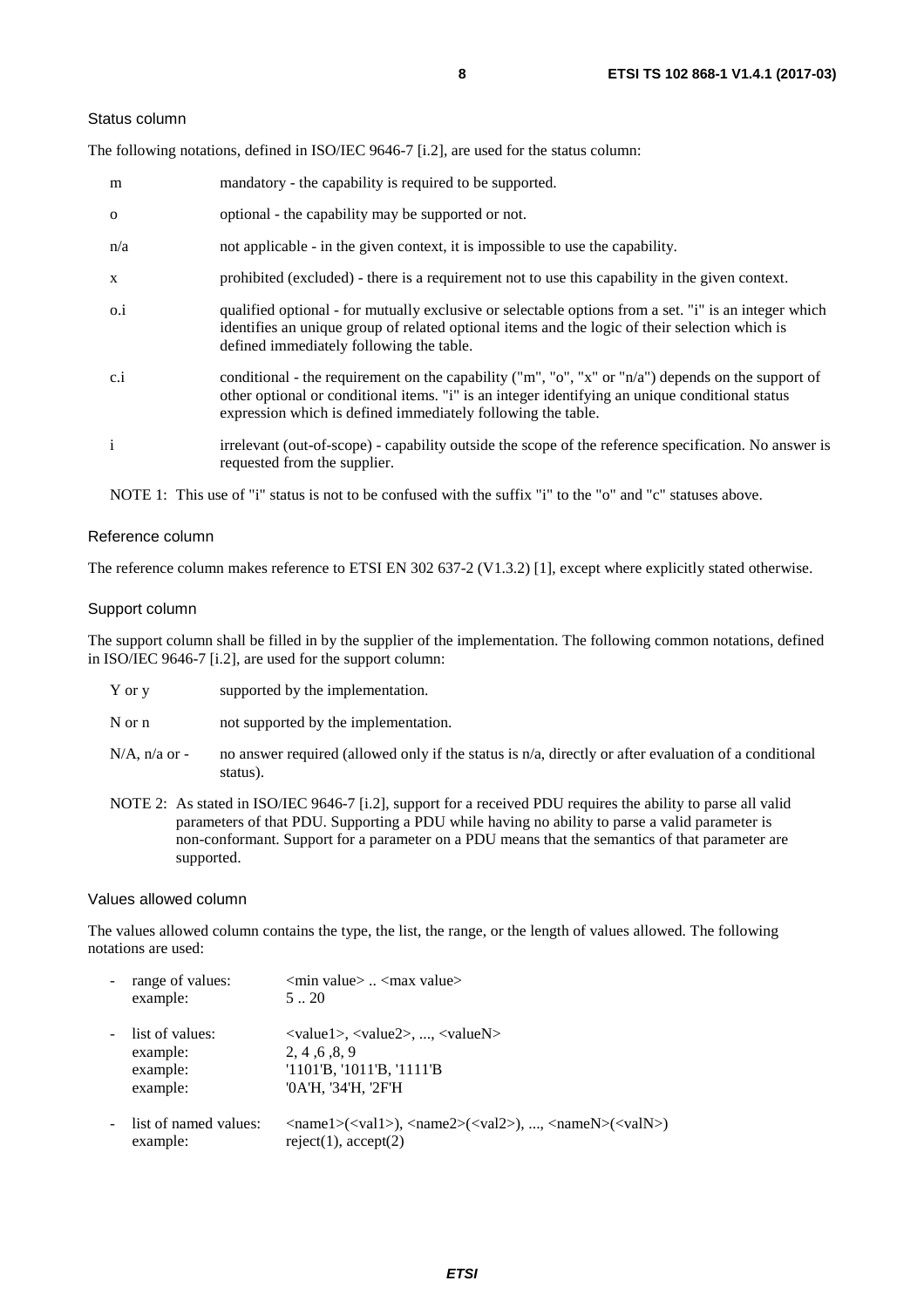<span id="page-8-0"></span>

| - length: | size $(\text{min size} > \dots < \text{max size})$ |
|-----------|----------------------------------------------------|
| example:  | size $(1 \ldots 8)$                                |

#### Values supported column

The values supported column shall be filled in by the supplier of the implementation. In this column, the values or the ranges of values supported by the implementation shall be indicated.

#### References to items

For each possible item answer (answer in the support column) within the PICS pro forma a unique reference exists, used, for example, in the conditional expressions. It is defined as the table identifier, followed by a slash character "/", followed by the item number in the table. If there is more than one support column in a table, the columns are discriminated by letters (a, b, etc.), respectively.

- EXAMPLE 1: A.5/4 is the reference to the answer of item 4 in table 5 of annex A.
- EXAMPLE 2: A.6/3b is the reference to the second answer (i.e. in the second support column) of item 3 in table 6 of annex A.

#### Prerequisite line

A prerequisite line takes the form: Prerequisite: <predicate>.

A prerequisite line after a clause or table title indicates that the whole clause or the whole table is not required to be completed if the predicate is FALSE.

### A.2.3 Instructions for completing the PICS pro forma

The supplier of the implementation shall complete the PICS pro forma in each of the spaces provided. In particular, an explicit answer shall be entered, in each of the support or supported column boxes provided.

If necessary, the supplier may provide additional comments in space at the bottom of the tables or separately.

More detailed instructions are given at the beginning of the different clauses of the PICS pro forma.

# A.3 Identification of the implementation

### A.3.1 Introduction

Identification of the Implementation Under Test (IUT) and the system in which it resides (the System Under Test (SUT)) shall be filled in so as to provide as much detail as possible regarding version numbers and configuration options.

The product supplier information and client information shall both be filled in if they are different.

A person who can answer queries regarding information supplied in the PICS shall be named as the contact person.

# A.3.2 Date of the statement

.........................................................................................................................................................................................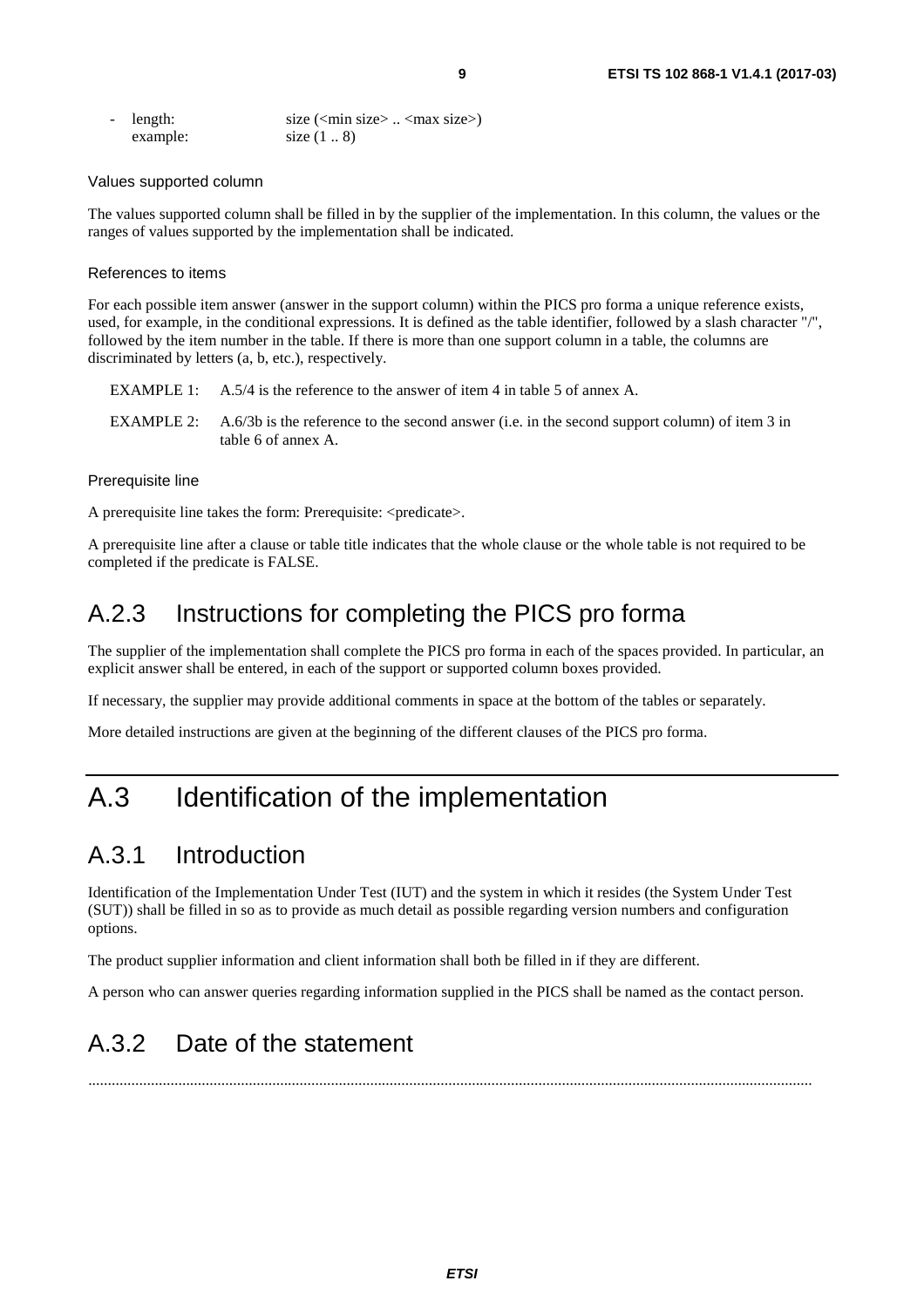#### <span id="page-9-0"></span>Implementation Under Test (IUT) identification A.3.3

#### IUT name:

#### IUT version:

#### System Under Test (SUT) identification A.3.4

#### SUT name:

Hardware configuration: Operating system:

### A.3.5 Product supplier

| Name:                   |
|-------------------------|
| Address:                |
|                         |
|                         |
|                         |
| Telephone number:       |
|                         |
| Facsimile number:       |
| E-mail address:         |
|                         |
| Additional information: |
|                         |
|                         |
|                         |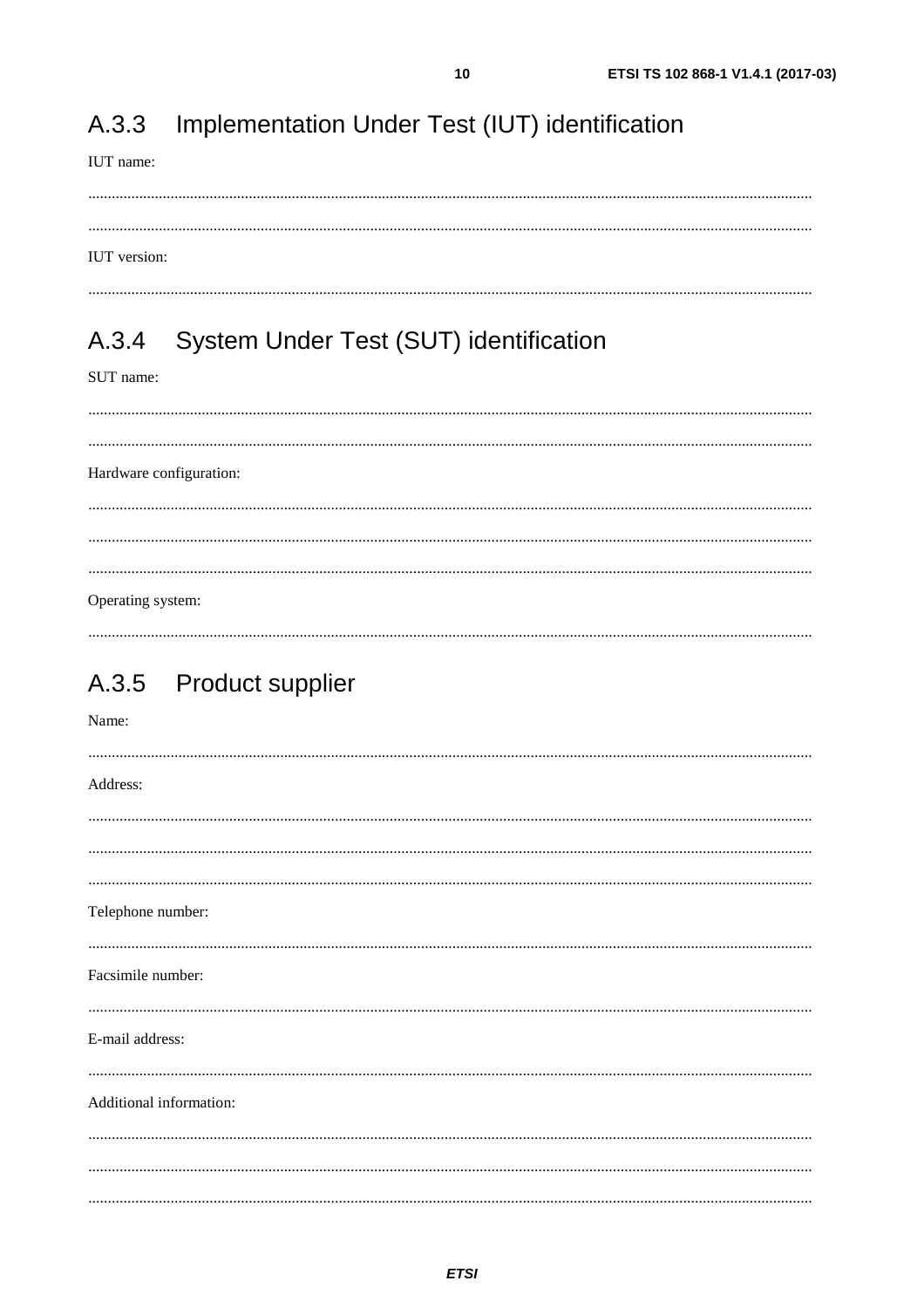| Name:                   |
|-------------------------|
| Address:                |
|                         |
|                         |
| Telephone number:       |
| Facsimile number:       |
| E-mail address:         |
| Additional information: |
|                         |

#### <span id="page-10-0"></span>Client (if different from product supplier) A.3.6

#### PICS contact person  $A.3.7$

(A person to contact if there are any queries concerning the content of the PICS) Name: Telephone number: Facsimile number: E-mail address: Additional information: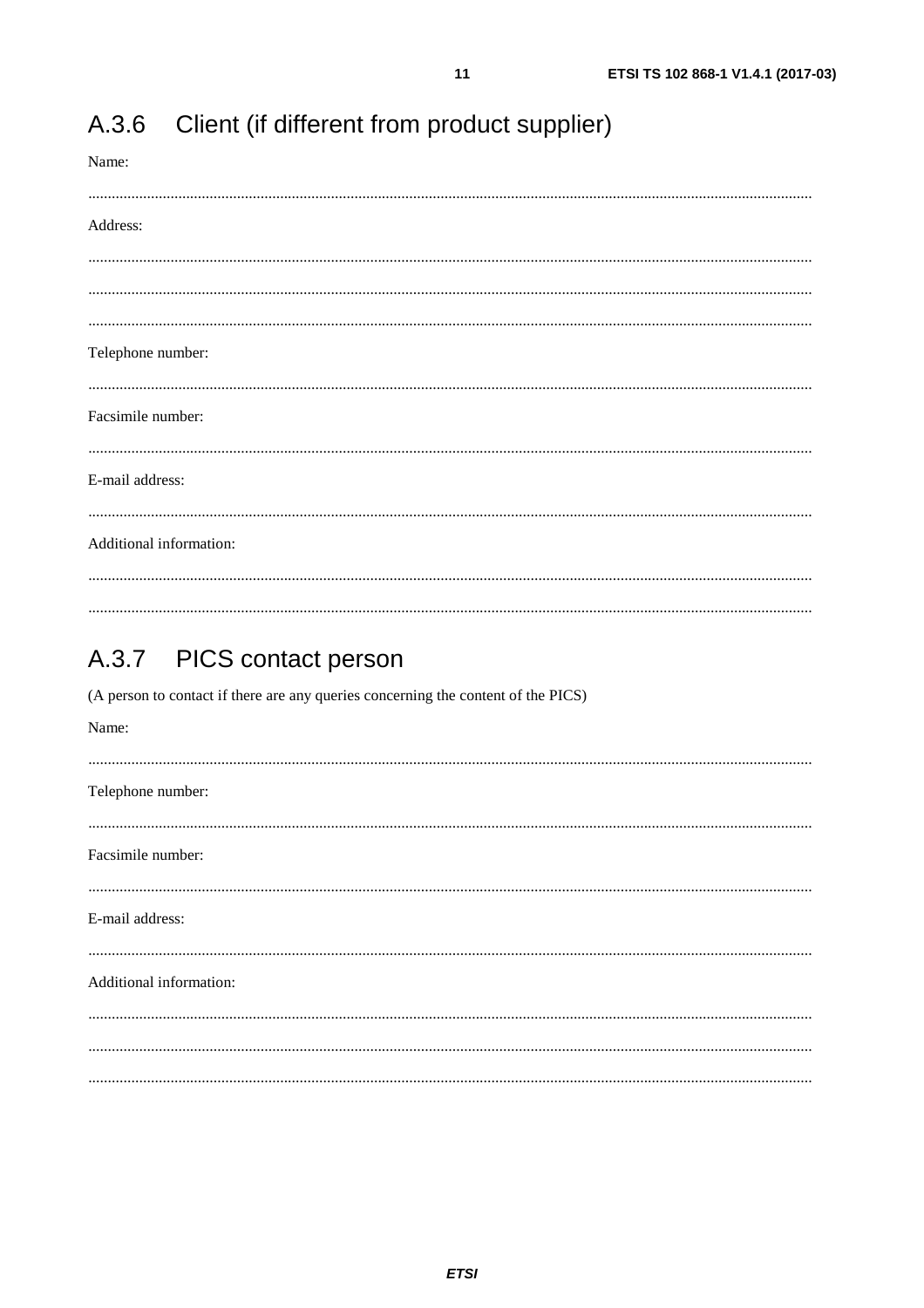# <span id="page-11-0"></span>A.4 Identification of the protocol

This PICS pro forma applies to the following standard: ETSI EN 302 637-2 (V1.3.2) [\[1](#page-4-0)]: "Intelligent Transport Systems (ITS); Vehicular Communications; Basic Set of Applications; Part 2: Specification of Cooperative Awareness Basic Service".

# A.5 Global statement of conformance

Are all mandatory capabilities implemented? (Yes/No) ............................

NOTE: Answering "No" to this question indicates non-conformance to the CA standard specification. Non-supported mandatory capabilities are to be identified in the PICS, with an explanation of why the implementation is non-conforming, on pages attached to the PICS pro forma.

# A.6 Tables

Unless stated otherwise, the column references of all tables below indicates the clause numbers of ETSI EN 302 637-2 [\[1](#page-4-0)].

#### **Table A.1: ITS Station type**

| ltem       | "vpe                                                    | Reference | <b>Status</b> | <b>Support</b> |
|------------|---------------------------------------------------------|-----------|---------------|----------------|
|            | <b>Road side ITS-S</b>                                  | 16.1.∠    | lo.101        |                |
| $\epsilon$ | Vehicle ITS-S                                           | 6.1.2     | 0.101         |                |
| 0.101      | It is mandatory to support at least one of these types. |           |               |                |

#### **Table A.2: CA vehicle profiles**

| <b>Item</b> | <b>CA vehicle profile</b> | Reference | <b>Status</b> | <b>Support</b> |
|-------------|---------------------------|-----------|---------------|----------------|
|             | PublicTransport           | . ד       |               |                |
| 2           | SpecialTransport          | .4        |               |                |
| 3           | DangerousGoods            | .4        |               |                |
| 4           | RoadWork                  | .4        |               |                |
| 5           | Rescue                    | .4        |               |                |
| 16          | Emergency                 |           |               |                |
|             | SafetyCar                 | .4        |               |                |

#### **Table A.3: CA Basic Functionality**

| ltem                     | <b>Vehicle Type</b>         | Reference | <b>Status</b> | Suppor |
|--------------------------|-----------------------------|-----------|---------------|--------|
|                          | Transmission of CA Messages | ن.+"      | .             |        |
| $\sqrt{2}$<br>$\epsilon$ | Reception of CA Messages    | -4.       | .             |        |

#### **Table A.4: ITS Security mode**

| ltem | "vpe                                     | Reference | <b>Status</b> | Support |
|------|------------------------------------------|-----------|---------------|---------|
|      | $-$<br>enabled<br>mode<br>security<br>ञ− | 'able 2   | m             |         |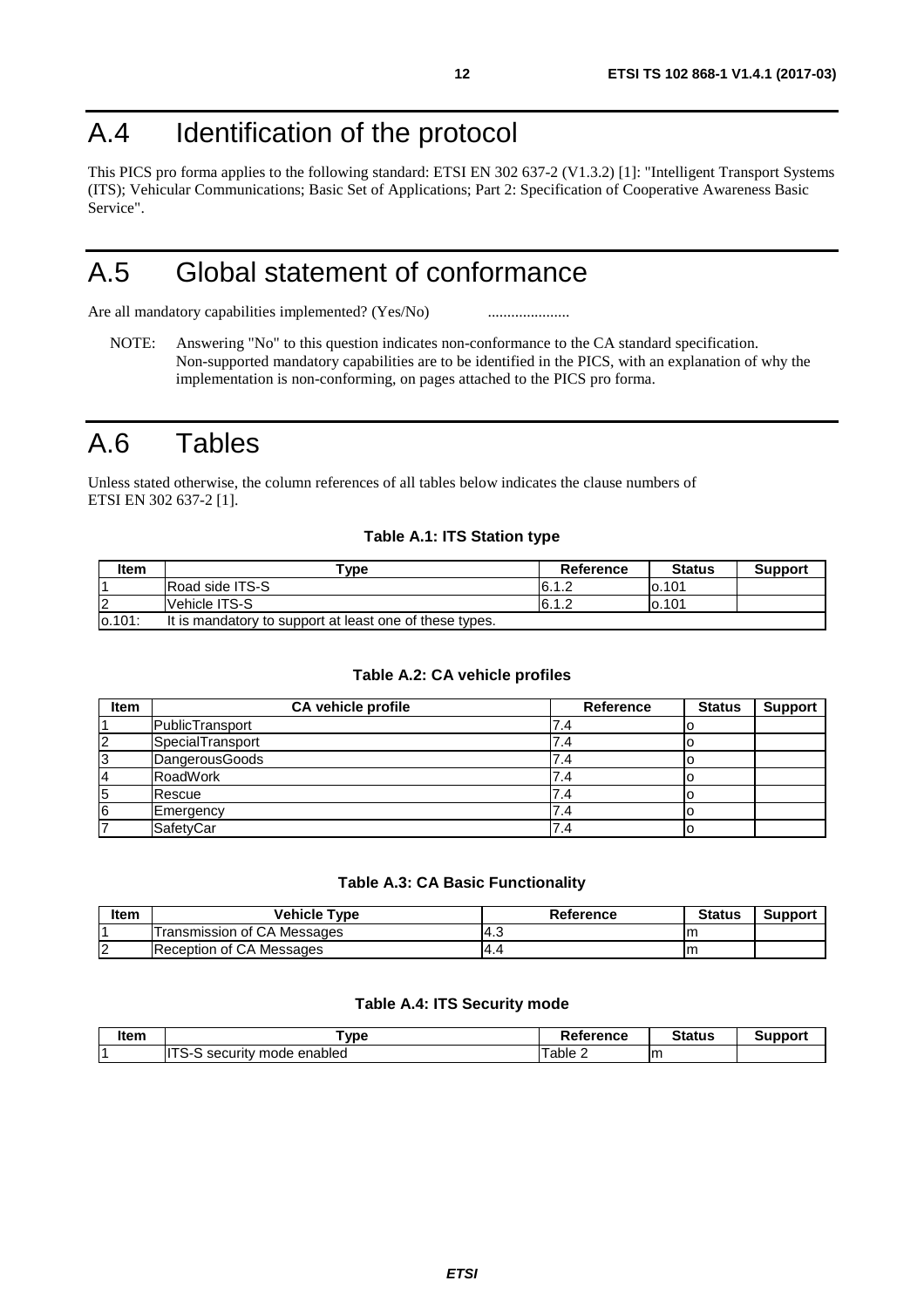| <b>Item</b> | Name of field                                                         | Reference | Default value                                           | <b>Status</b> | <b>Support</b> |
|-------------|-----------------------------------------------------------------------|-----------|---------------------------------------------------------|---------------|----------------|
|             | <b>IMaximum time interval between CAM</b><br>generation (T GENCAMMAX) | 6.1.3     | $1000 \text{ ms}$                                       | m             |                |
| 12          | Minimum time interval between CAM<br>qeneration (T GENCAMMIN)         | 6.1.3     | $100 \text{ ms}$                                        | m             |                |
| IЗ          | IT GENCAMDCC                                                          | 6.1.3     | T GENCAMMIN $\leq$<br>T GENCAMDCC $\leq$<br>T GENCAMMAX | m             |                |

### **Table A.5: Timing requirements**